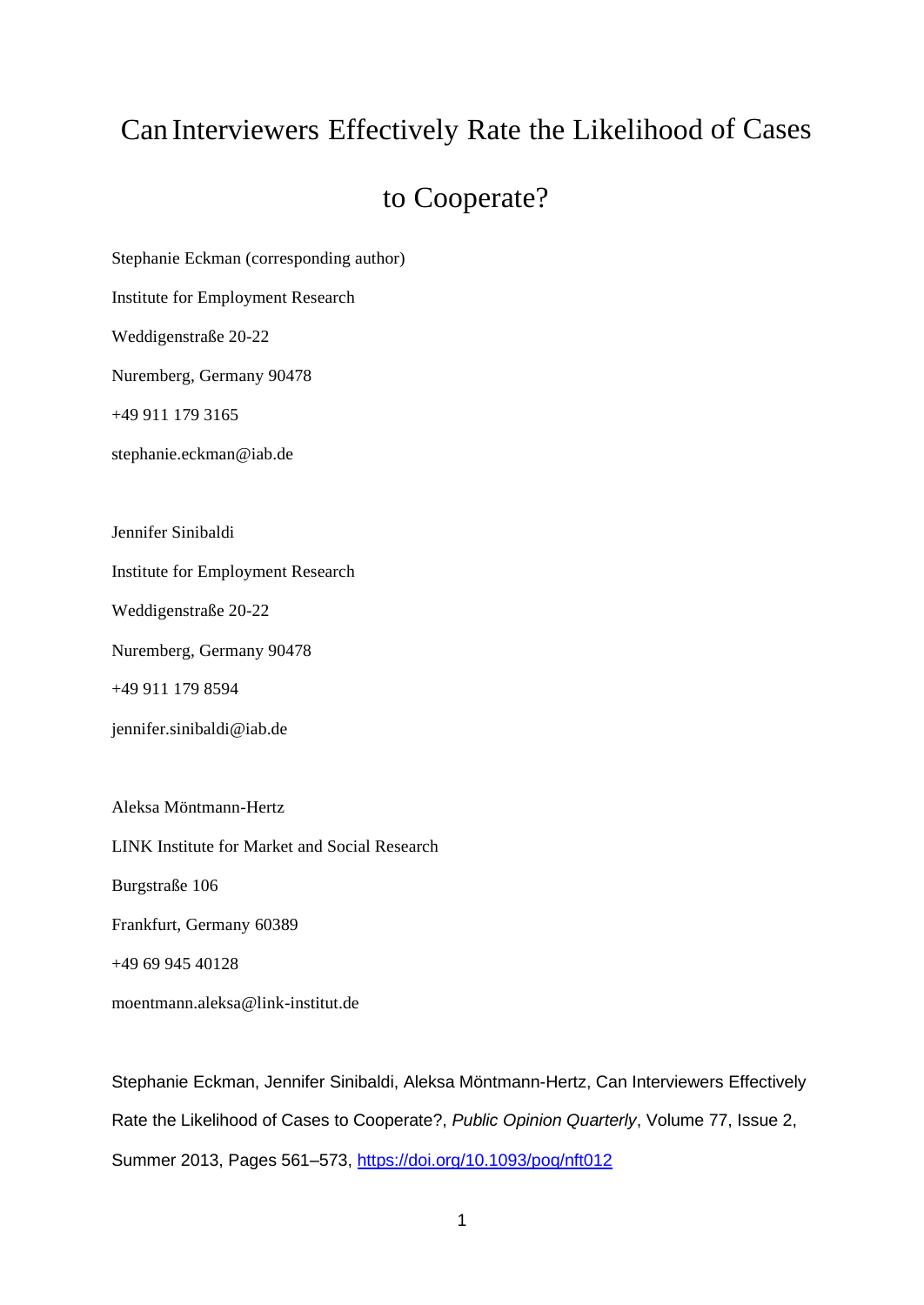AUTHOR NOTE:

STEPHANIE ECKMAN is a Senior Researcher at the Institute for Employment Research (IAB) in Nuremberg, Germany. JENNIFER SINIBALDI is a researcher and GradAB scholar at the Institute for Employment Research (IAB) in Nuremberg, Germany. ALEKSA MÖNTMANN-HERTZ is a Senior Project Manager with the LINK Institute in Frankfurt, Germany. The authors would like to thank Susan Kenney McCollouch, Frauke Kreuter, and three reviewers for helpful comments. \*Address correspondence to Stephanie Eckman, Institute for Employment Research, Weddigenstraße 20-22, Nuremberg, Germany 90478, +49 911 179 3165, stephanie.eckman@iab.de.

#### **Abstract**

This paper explores how well interviewers can judge which cases are likely to cooperate with a survey request and which are unlikely. Interviewers in a telephone survey rated the response likelihood of each case after every call they placed, on a scale from zero to 100, where zero meant that the case would never cooperate and 100 meant that it certainly would. Analyses of the ratings reveal that they do correlate with the cooperation rate among the cases, and that the likelihood ratings are influenced in the expected directions by case and call level attributes. However, there are also strong interviewer effects. The ratings show promise for use in responsive design procedures.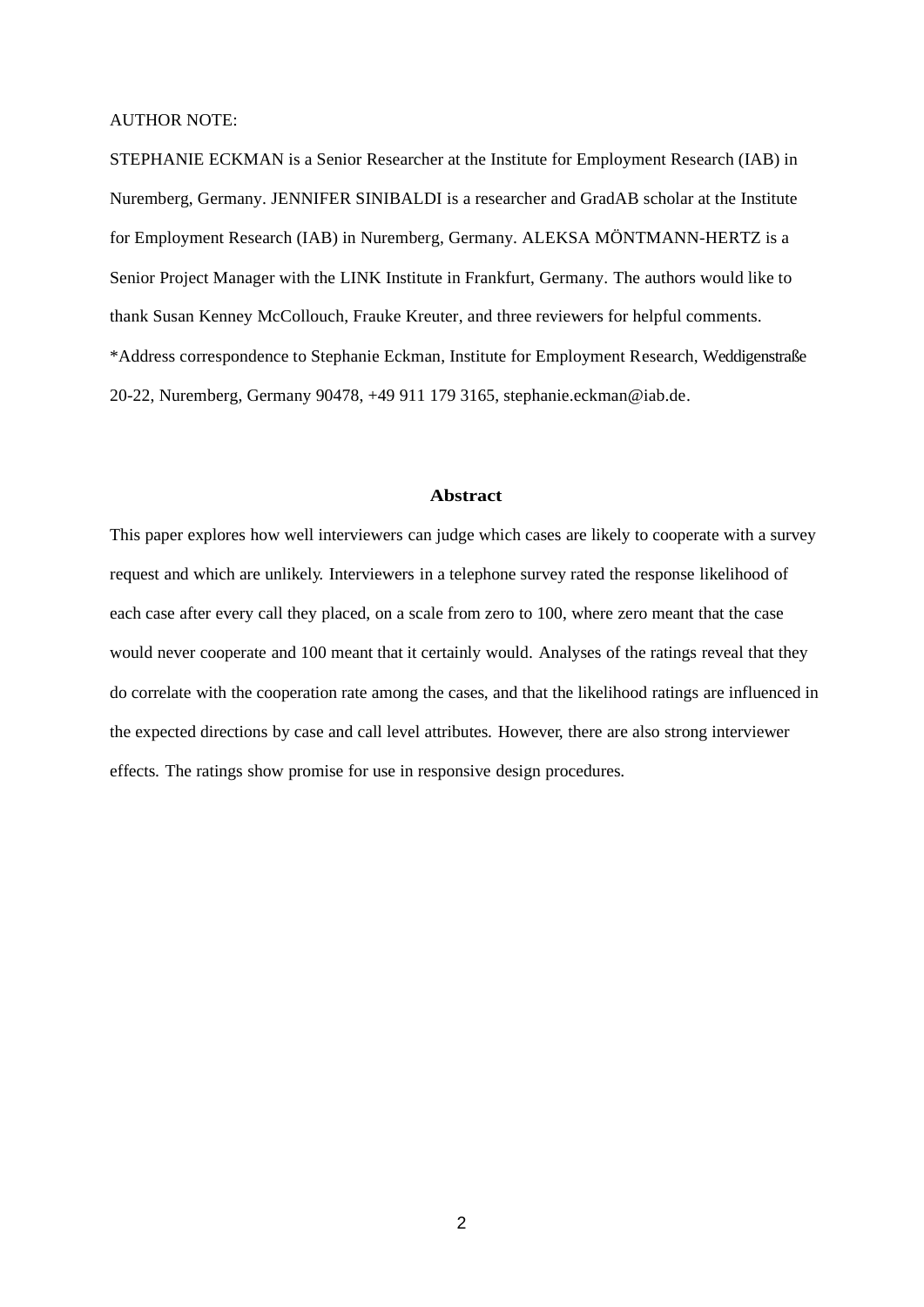## **Introduction**

This study investigates the viability and usefulness of a new type of interviewer observation: interviewer ratings of how likely each case is to cooperate. Interviewers likely already form impressions about the response likelihood of the cases assigned to them (Campanelli, Sturgis, and Purdon 1997, 4–39). In this study, we capture and analyze these expectations.

There are at least two reasons why survey researchers might be interested in such observations. First, interviewer expectations of response likelihood might affect interviewer behavior during recruitment. There is evidence that interviewers who think recruiting cases for a given survey will be easy have higher response rates (Singer, Frankel, and Glassman 1983, Hox and de Leeuw 2002). Kennickell (2012) takes this line of reasoning one step further and argues that when interviewers have control over the recruitment process, their expectations about how likely each case is to respond can introduce nonresponse bias: Because interviewers are pressured to reach target response rates, they recruit cases that seem like cooperators, that is, that are similar to the cases that have already completed the survey. Thus the field should better understand how interviewers form expectations about which cases are more likely to cooperate. Second, if interviewer ratings of response likelihood are reasonably accurate, they may be useful for targeting cases in responsive design protocols that aim to reduce data collection costs and decrease bias (Groves and Heeringa 2006), especially in telephone surveys where few case-level characteristics are available for the calculation of response propensity models.

Only a few surveys have directly asked interviewers to estimate cases' response likelihoods. The 2004 Health and Retirement Survey asked interviewers to make weekly ratings using a three-point scale: low, medium, and high (Wagner and Guyer 2005). The 2010 Survey of Consumer Finances had interviewers rate their cases on a five-point scale of likelihood to participate (Kennickell 2012). Cycle 7 of the National Survey of Family Growth rated all incomplete cases before nonresponse subsampling in each quarter of data collection (J. Wagner, personal communication, January 7, 2013). The Dioxin Exposure study collected a four-point rating of resistance after each contact in a nonresponse follow-up study (Olson, Sinibaldi, and Lepkowski 2006). The current wave of the National Survey of Sexual Attitudes and Lifestyles in the U.K. asked interviewers to score each case on a five-point willingness scale after every contact, though no external documentation yet exists.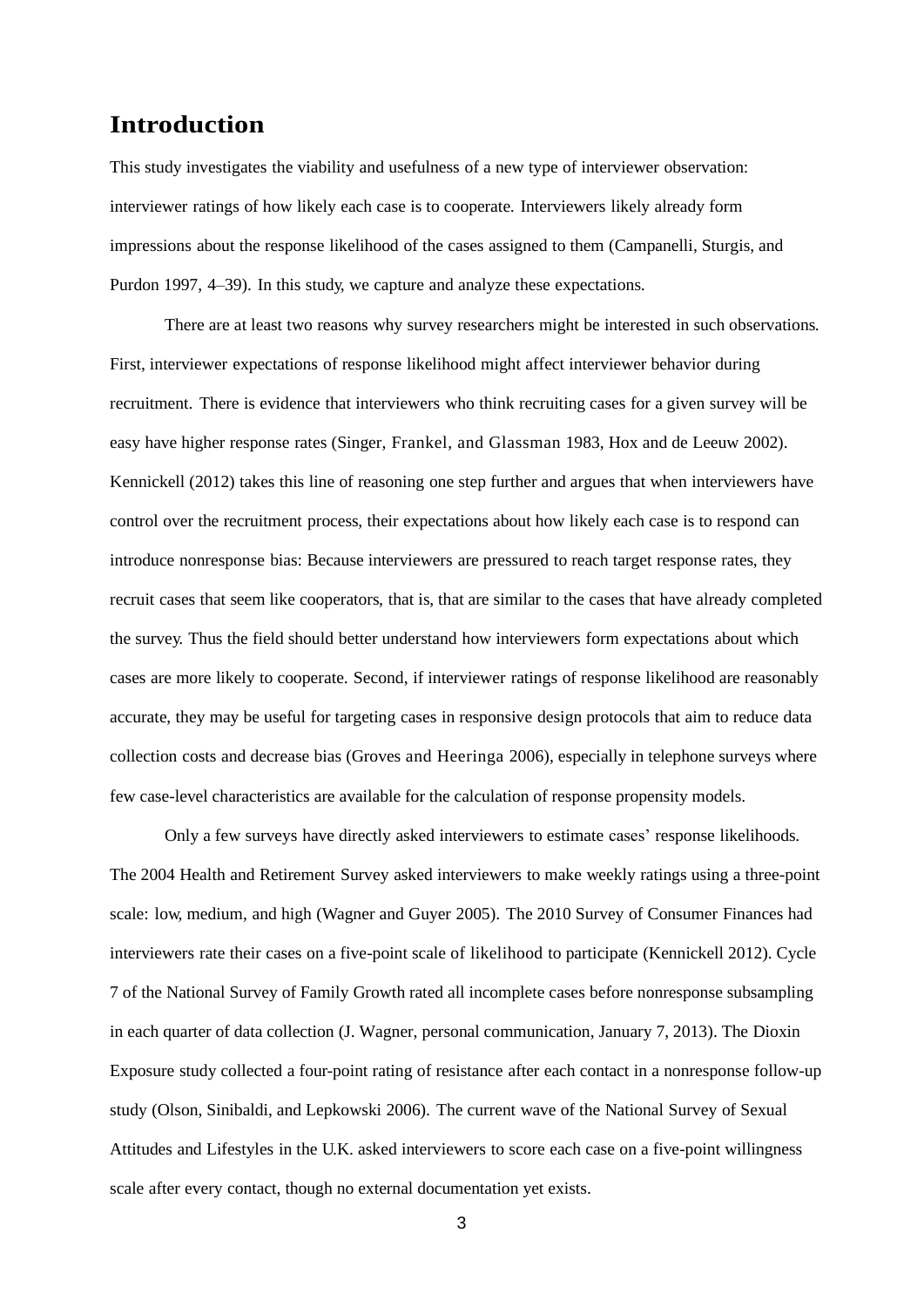All of these prior studies that used interviewer ratings of response likelihood were face-to-face surveys. We have chosen to study interviewer ratings of response likelihood in a telephone survey, for two reasons. First, in the telephone survey discussed here, cases were randomly assigned to interviewers, and thus we can separate the effects of call, case and interviewer characteristics. Such interpenetrated designs are prohibitively expensive in face-to-face surveys. Second, many of the more traditional interviewer observations, such as the condition of the house and neighborhood, are not possible over the phone. Thus likelihood ratings are likely to be of greater practical use in telephone than in face-to-face surveys.

This study is the first, to our knowledge, to investigate such ratings in a telephone study. The paper first explores how accurate the ratings are—that is, whether they correlate in the aggregate with the cooperation rate of the cases. It then investigates whether interviewers differ systematically in how they rate cases. Finally a regression model identifies the call, case, and interviewer characteristics that influence the assigned ratings. The paper ends with thoughts about how interviewer ratings of response likelihood can be used in future surveys, and suggests areas for additional research with this interviewer observation.

### **Data**

The data we use to address these questions come from a telephone survey conducted over 19 days in January 2012 by the LINK Institute in Germany. At the end of each contact attempt, the interviewer rated the likelihood of the selected target person at that household to complete the survey on a later call, using a scale from zero to 100. The text of this question, translated from German, was:

How likely is it that this case will complete the interview at a later contact attempt?

Please give the probability in percent, from 0 to 100.

Interviewers were not permitted to skip the question or to respond "don't know." All calls not resulting in cooperation (that is, an interview), except those handled entirely by the autodialer, were rated by the interviewers.

In total, 34 interviewers rated 11,251 calls. For each call, we also have the time, date, outcome, whether the selected respondent was reached, and the interviewer ID. However, in many of the rated calls, the interviewer reached a fax machine or an answering machine, or the person who answered the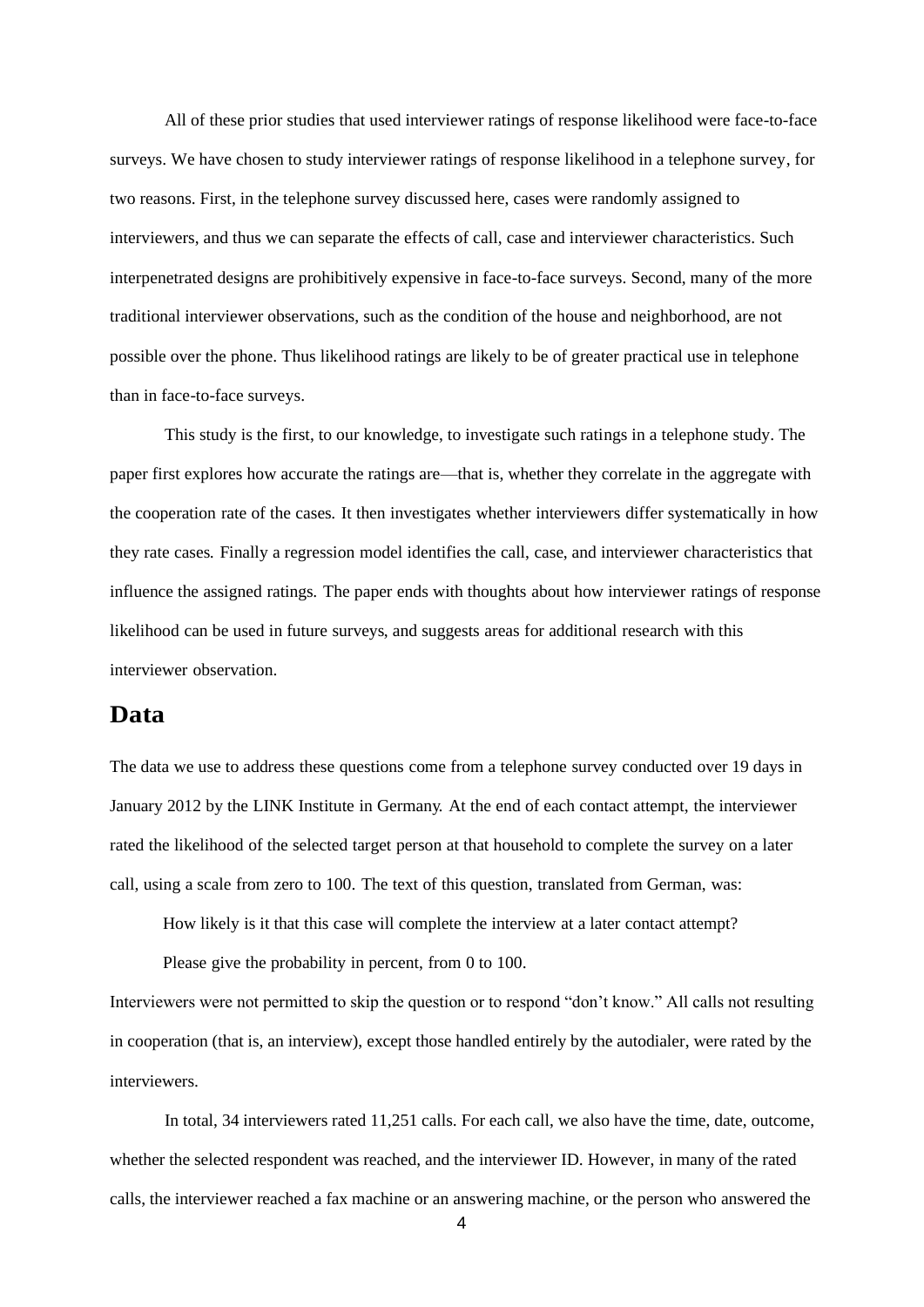phone hung up without speaking to the interviewer. Because interviewers in these situations had little information with which to make the likelihood ratings, the analyses in this paper focus only on the 6,892 ratings resulting from calls with contact.<sup>1</sup> For a brief discussion of all the ratings and more details on the survey itself, please see Appendix 1.

Interviewers were not able to see the ratings assigned to the same case by other interviewers on previous calls, if any. While the interviewing software did display the number of prior calls, and whether or not a respondent had already been selected, this information was not visible at the time of the rating. All interviewers received general training as well as survey-specific training that included practice with this question.

In compliance with German law, refusal conversion in this study was limited. Those cases where a respondent was not yet selected but a contact person indicated that he or she was not interested in topic, had no time, was not in the mood, or simply hung up without saying anything, were called one more time after a few days. Cases where the selected respondent indicated that he or she had no time or were not in the mood were also called once more. Harder refusals were not recontacted. Of the 3,579 cases that refused at one point, 98 eventually cooperated.

In the LINK telephone studio, cases were assigned to whichever interviewer was available. There were no interviewers who specialized in refusal conversion or who worked more difficult cases. Thus we can assume that the assignment of cases to interviewers in this study was nearly random, setting aside differences in the shifts interviewers work and the kinds of cases called in each shift. Such an interpenetrated design is ideal for studying interviewer effects (Mahalanobis 1946).

In addition to the call record data, we have data about the 34 interviewers who participated in this study. The interviewer questionnaire contained questions about interviewing experience and opinions about refusal conversion. These items are used to explore how interviewers' characteristics correlate with the response likelihood ratings they give.

## **Analyses**

<sup>&</sup>lt;sup>1</sup> The dataset includes 43 calls to 43 cases that ended in hard refusals and were not rated. We have imputed 0 ratings to these calls and included them in our analyses.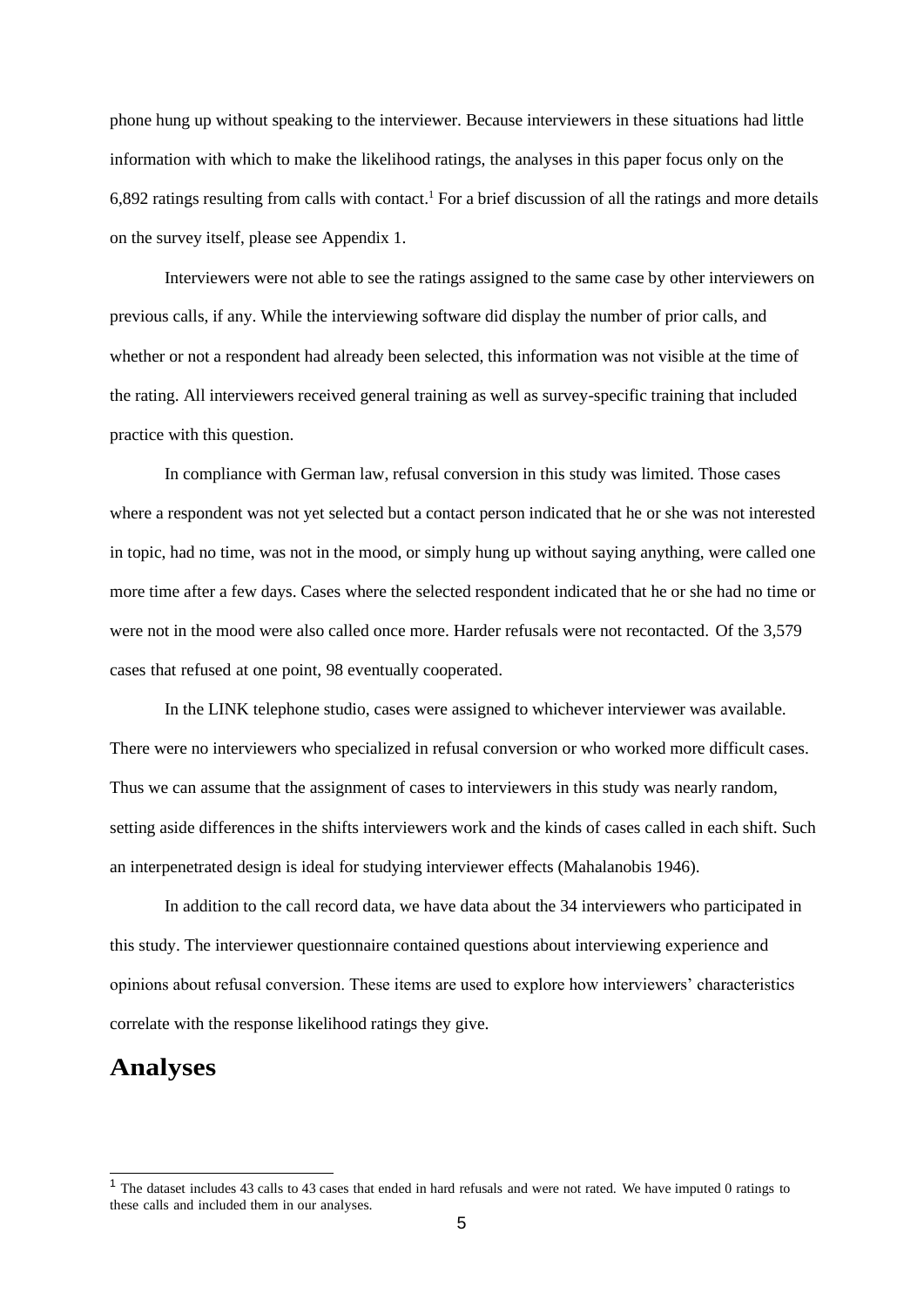To investigate the correlation of the likelihood ratings with cooperation rates,<sup>2</sup> we calculate the average rating for each case across all calls resulting in contact. We then categorize cases by their average rating into bins: 0, (0–10], (10–20], etc. Within each bin, we calculate the percent of cases that completed the survey by the end of the field period.

To address our research questions about interviewer effects and the impact of call, case and interviewer characteristics, we use multilevel regression models to predict the response likelihood ratings. The first level in these models is the calls themselves, and the second is the interviewers. The calls are also grouped into cases, which are crossed with interviewers. However, because the analysis dataset contains only calls that resulted in contact but not cooperation, a majority of the cases (58%) appear only once in the analysis dataset, and thus estimation of a case-level random effect is inappropriate (Hox 1998).

We first estimate the empty model, containing no independent variables, to examine the effect of the clustering of calls within interviewers. The model is:

Rating<sub>ij</sub> = 
$$
\alpha_j + \varepsilon_{ij}
$$
  
 $\alpha_j \sim N(\alpha, \sigma^2_{int})$ 

where *i* indexes the calls and *j* the interviewers. The intraclass correlation coefficient (ICC) in this model is the ratio of the variance in the interviewer intercepts  $(\sigma_{int}^2)$  to the total variance in the ratings. An ICC that is significantly different than zero indicates interviewer effects in the ratings.<sup>3</sup>

The full model adds independent variables for call, case and interviewer characteristics. For each call, the model includes characteristics such as the sequence number of the call to the case (first call, second call, etc.) and the outcome of the call (refusal, appointment, etc.). An interviewer's experience on the call placed just prior may also affect how he or she rates the current call; therefore indicators of these outcomes are included in the model.<sup>4</sup> Case characteristics, such as whether the case had previously refused to participate, and whether the case ever cooperated are also included. (A list of all variables considered as predictors is given in Appendix 2.)

<sup>&</sup>lt;sup>2</sup> By cooperation rate, we simply mean the fraction of cases in our analysis dataset completing the study. Because our dataset includes only contacted cases which did not complete on the first call, we do not use an AAPOR cooperation rate.

<sup>&</sup>lt;sup>3</sup> We evaluate the significance of the ICC using the method developed by Hedges, Hedberg, and Kuyper (2012).

<sup>&</sup>lt;sup>4</sup> The inclusion of these lagged variables causes the case-base to decrease slightly from 6,892 to 6,883. We use this smaller dataset to estimate both models.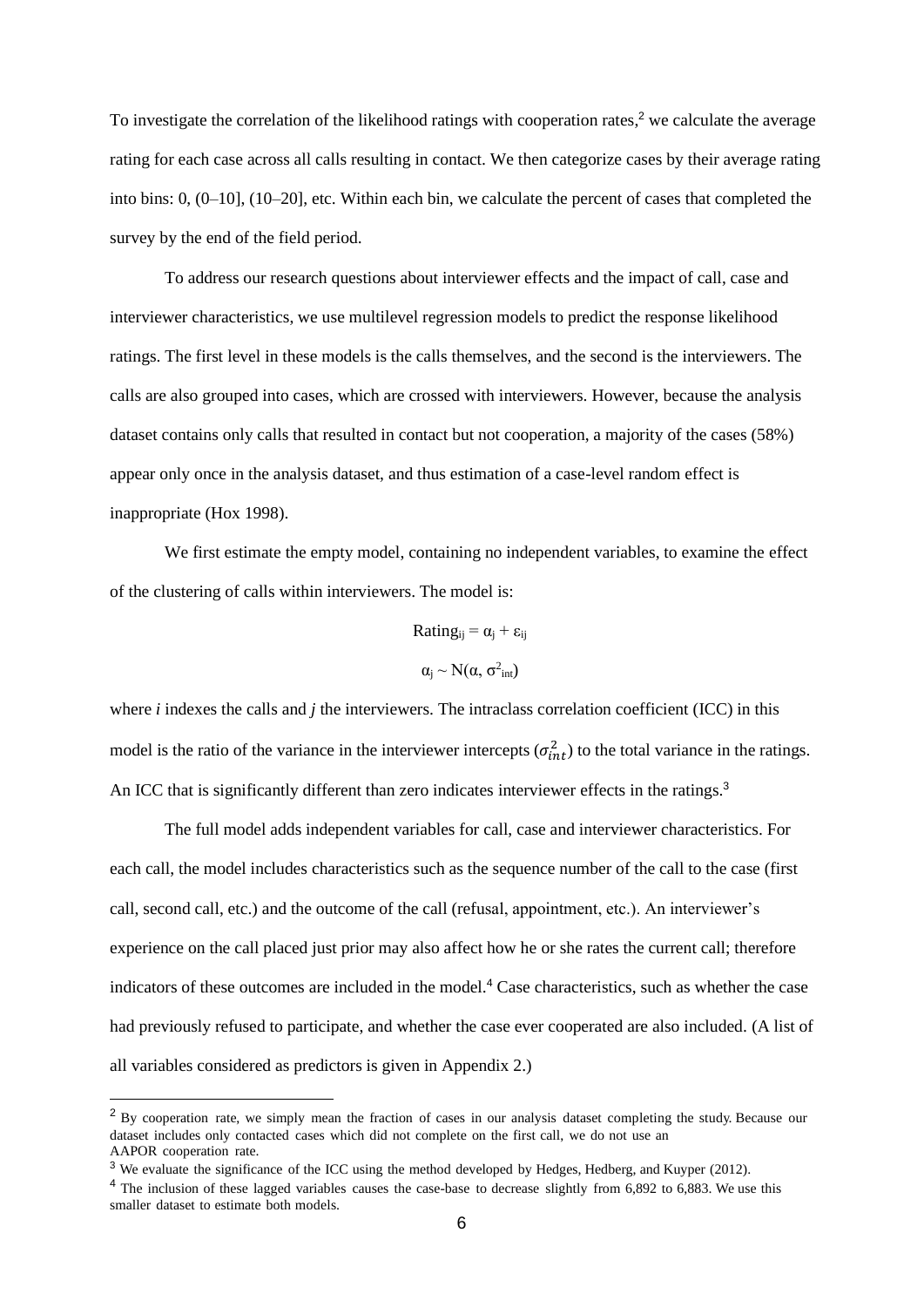Interviewer characteristics come from the interviewer questionnaire, which collected demographic information and opinions. Eight questions captured interviewers' expectations about refusal conversion, all using a four-point response scale from "strongly agree" to "strongly disagree." Those who expect refusal conversion to be easier may give higher ratings to cases ending in refusal. To test this in the model, we include a factor score summarizing the responses to all eight questions. The factor ranges from −1.72 to 2.07, with a mean across the 34 interviewers of zero. See Appendix 3 for details on the development of the factor score. Because more successful interviewers may be more likely to give higher ratings, the models include the percent of all calls handled by an interviewer that resulted in cooperation. Also included is the number of months of interviewing experience, which ranged in this study from 13 to 300.<sup>5</sup>

## **Results**

Before we begin to answer our research questions, we first explore the ratings overall. Figure 1 shows the distribution of the likelihood ratings assigned by the interviewers to the 6,892 calls resulting in contact. The mean rating was 24.8 and the median was 10. The modal rating is zero, and nearly all of the calls rated as zero ended with a refusal. We see quite a bit of rounding: 73% of all ratings are multiples of ten, and 88% are multiples of five.

[Figure 1 about here.]

#### **Do Likelihood Ratings Match Cooperation Rates?**

Figure 2 displays the relationship between the average likelihood rating by case, in bins by ten, and the cooperation rate in that bin. The first point on the left in this graph shows the cases with an average rating of zero. There are 961 such cases, and fewer than three percent completed the interview. The percent of cases within each bin which eventually cooperated increases steadily from the (0,10] to the (80,90] bin. The cooperation rate in the last bin is lower, but the group size is also quite small.

#### [Figure 2 about here.]

Figure 2 shows broad agreement between the ratings and the observed rate of completion. However, it also demonstrates that the ratings cannot be interpreted literally: in the (50,60] group, for

<sup>5</sup> We considered alternative models such as the poisson and negative binomial, which did not change the substantive conclusions. We also assssed model diagnostics and non-linear relationships between the predictor variables and the ratings (results not shown).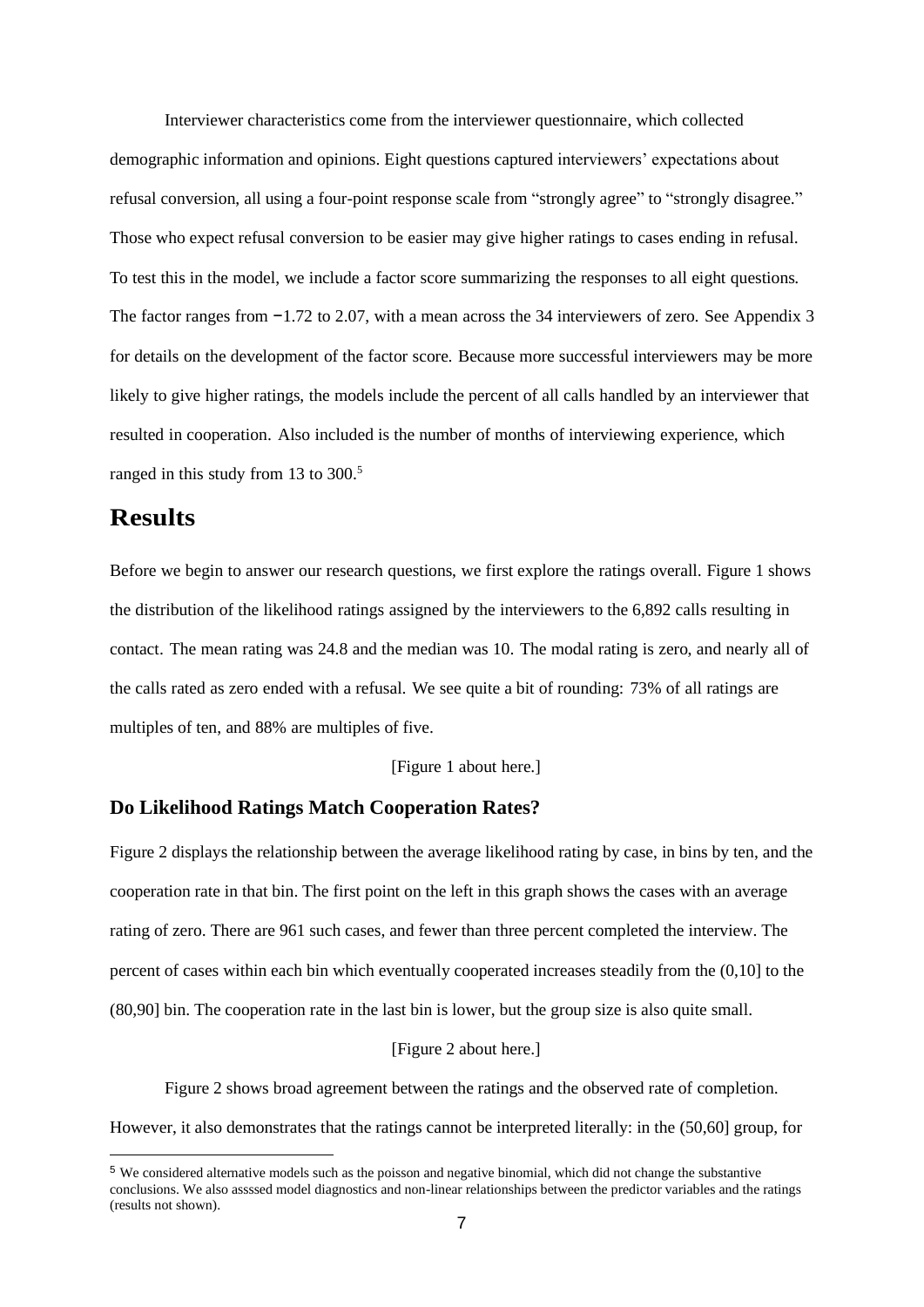example, only 19.1% of the cases cooperated, a rate quite a bit lower than that suggested by the average of the interviewer assigned ratings.

#### **Is There Evidence of Interviewer Effects in Ratings?**

Interviewer variance may arise if different interviewers use different methods to make the ratings. We find evidence for an interviewer effect in the multilevel regression model without any independent variables. The ICC for interviewers is 9.2% and significant (SE=2.2 percentage points). Interviewer effects in this rating should not be surprising, given their ubiquity in other stages of the survey process such as coding, response collection, respondent recruitment, and frame creation (O'Muircheartaigh and Marckward 1980, Campanelli, Sturgis, and Purdon 1997, O'Muircheartaigh and Campanelli 1999, Schnell and Kreuter 2005, West and Olson 2010, Eckman 2013,).

#### **What Factors Affect Willingness Ratings?**

The model shown in Table 1 adds several explanatory variables to discern the call, case and interviewer characteristics that influenced the ratings that the interviewers assigned. The ICC in this model is still significant ( $\rho_{int}$  = 12.9%, SE = 3.0 percentage points), indicating that even after controlling for these characteristics, unexplained variance due to the interviewers remains.

The call outcome correlates as expected with the assigned rating: an appointment is associated with a 6.4-point higher rating, on a scale from zero to 100, and a refusal with a 40.3-point lower rating, relative to contacts with other outcomes. Additional calls, and reaching the selected target respondent, however, have no significant effect on the rating.

Contacts with cases that refused on a previous call were given lower ratings ( $\hat{\beta}$ = −13.6). As shown in Figure 2, contacts with those cases that did eventually cooperate were given ratings that were 5.6 points higher, indicating a relationship—though not a strong one—between the true response likelihood and the interviewers' ratings. These results are sensible and in the expected directions.

Each additional call rated by the interviewers has a very small, but significant, negative effect on the rating ( $\hat{\beta}$ = −0.0044), as if interviewers become more pessimistic with each additional call that they place. Note that the model controls for the number of calls to the case, so this estimated coefficient should capture only the effect of repeated ratings on the interviewer herself, not the changing case base over the course of data collection. The outcome of the previous call also correlates with the rating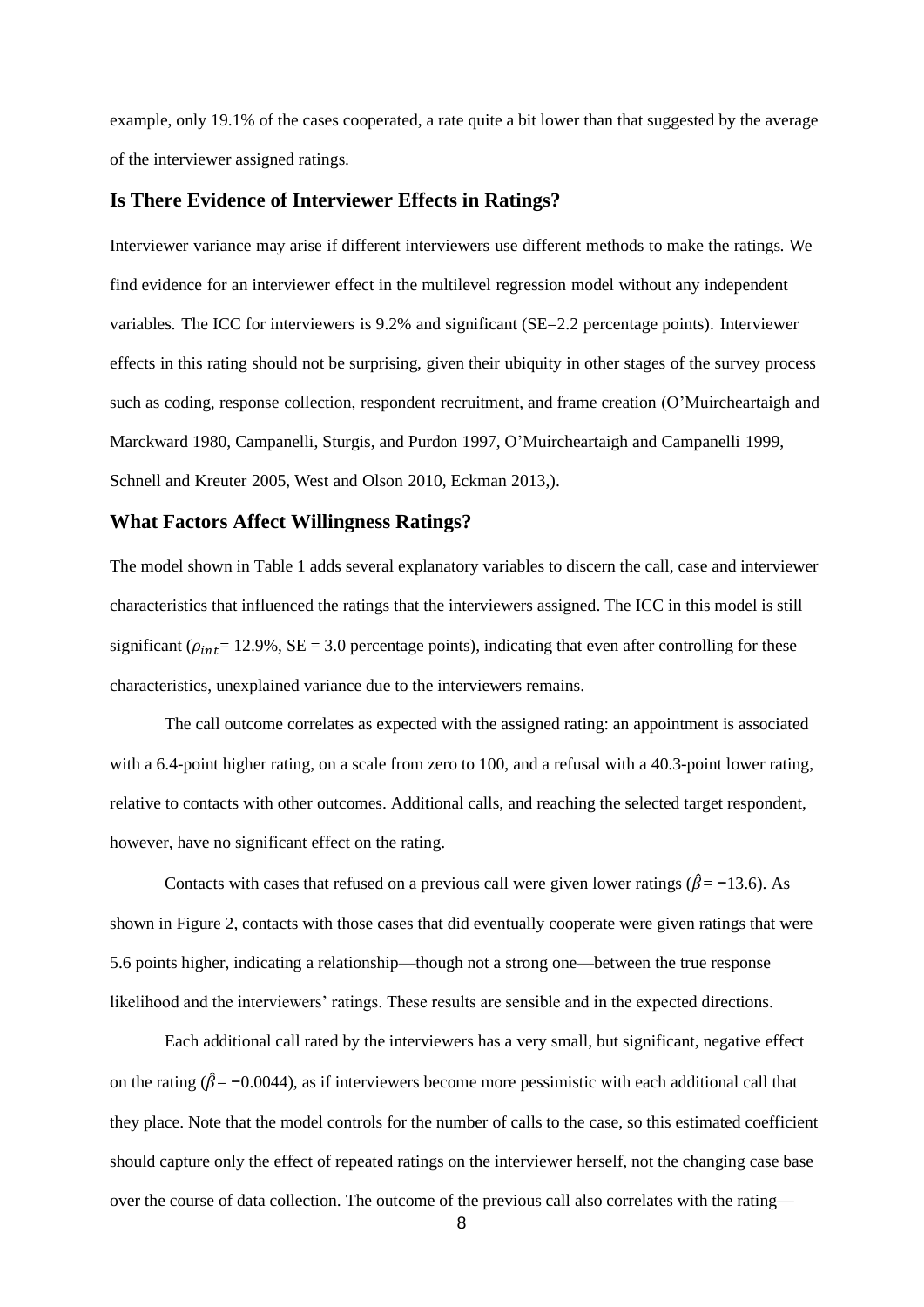interviewers whose previous call ended in a refusal give ratings that are 1.4 points lower than those whose previous call ended with another outcome. It seems as if a refusal on the prior call creates some pessimism about the current case.

#### [Table 1 about here.]

In the next section of the table are the independent variables relating to the interviewers. The higher an interviewer's score on the factor relating to optimism about refusal conversion, the lower the rating she assigns to calls with non-refusal outcomes ( $\hat{\beta}$ = −6.9), but the higher the rating she assigns to calls with refusal outcomes ( $\hat{\beta}$ = 6.6). While a refusal outcome on a call has a large negative influence on all interviewers, those who believe refusal conversion is more appropriate tend to give higher ratings to refusal calls. Interviewers with higher success rates (the fraction of all calls leading to an interview) do not give different ratings, and neither do those with more experience. Finally, interviewer demographics were not significant, indicating that age, gender, income and other attributes do not correlate with the ratings.

## **Discussion**

There is much more information passed between interviewers and respondents than is contained in the final case dispositions and call record data. In a telephone survey, interviewers can listen to a respondent's tone, or hear something in the background, to judge whether "I'm too busy" or "Call another time" means that another call might be successful or is really a polite way to indicate a refusal. This study has captured and summarized such information by asking interviewers to rate how likely each case is to eventually cooperate. Interviewers' ratings are correlated with cooperation. Call, case and interviewer characteristics correlate with the ratings in largely expected directions. However, the ratings are also subject to random variation across interviewers. Additional experience in making the ratings, or further training, may be able to reduce this variability. Statistical methods could also be used to reduce the influence of interviewer variability on the ratings. Random effects models, such as the model we fit above, can produce empirical best linear unbiased predictions of individual interviewers' random effects on the ratings (West, Welch, and Galecki 2007, 45) and these could be removed from the ratings before they are used in non-response adjustments.

The investigations presented here are exploratory and more research is needed. To improve the

9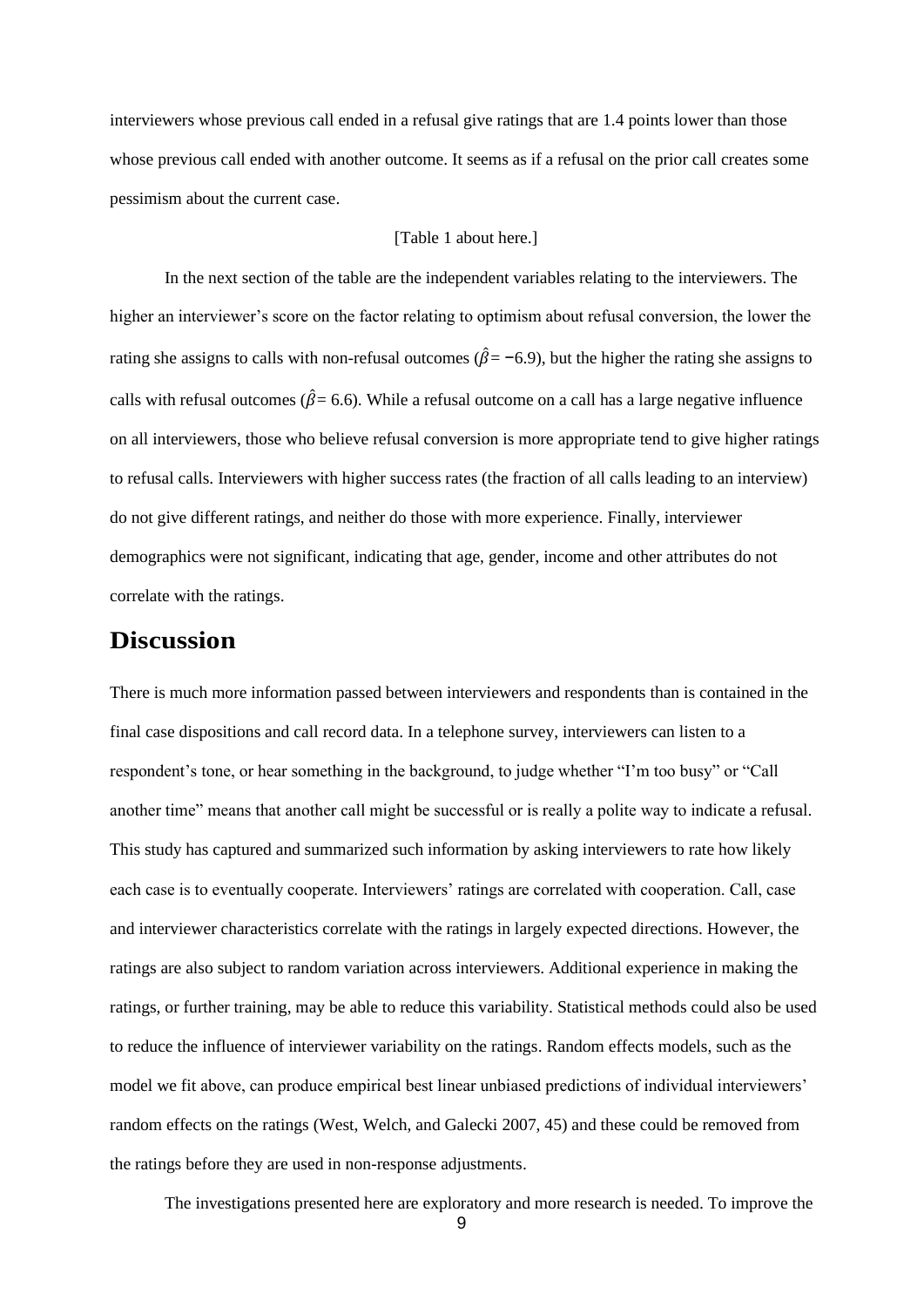quality of the ratings, we also suggest that future surveys test alternative scales, such as reducing the scale to 5 or 10 points, and conduct debriefings with the interviewers to better understand how they make the ratings. We also encourage testing whether interviewer perceptions of response likelihood can influence interviewer behavior during recruitment, as Kennickell (2012) argues, and whether the process of making the observations changes interviewers' perceptions, as suggested by some of the findings in our model. Finally, future studies should explore whether these ratings can play a role in directing field work efforts, along the lines suggested by the responsive design framework (Groves and Heeringa 2006). For example, effort could be directed towards cases with high average (or recent) likelihood ratings to reduce data collection costs. We encourage future studies of likelihood ratings in both telephone and face-to-face modes.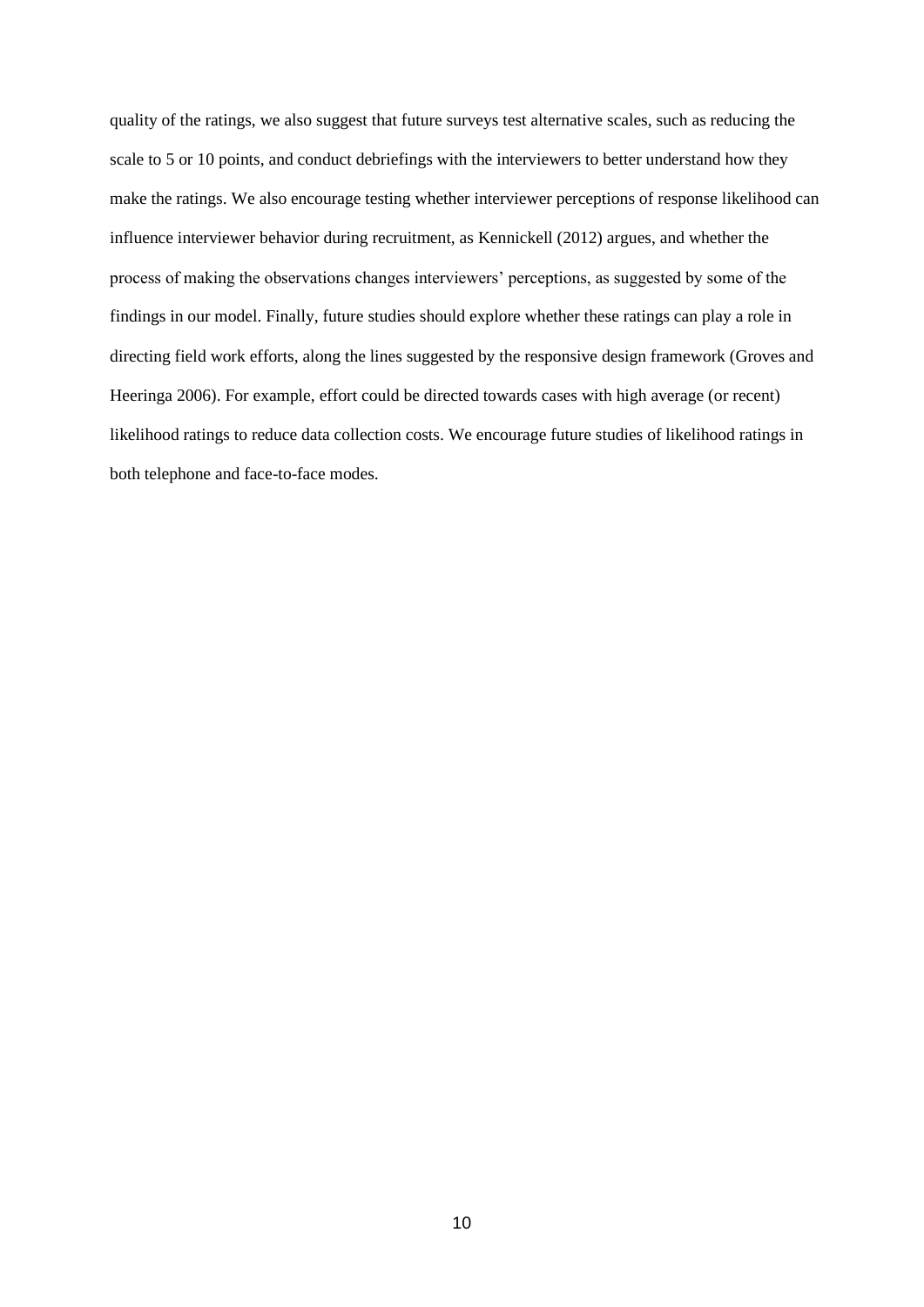#### **Appendix1: Survey Details**

The topic of the survey was the use of computers, mobile phones and other devices for reading online and digital text. The gross sample of 9,175 German landline telephone numbers was nationally representative and geographically stratified. The target population was all adults living in Germany. Mobile phone numbers were excluded from the frame due to the costs of dialing such numbers, and thus adults without landline telephones were undercovered in this study. After contacting a household, the interviewer used a Kish algorithm to select one person to participate in the survey (Kish 1965, Section 11.3B). The interview lasted just over seven minutes, and 1,002 interviews were completed. The AAPOR RR1 response rate was 13% (American Association for Public Opinion Research 2011).

Over 28,000 calls were placed to the selected numbers and 11,251 calls were rated. The analysis in the body of the paper uses only likelihood ratings assigned on the 6,892 calls resulting in contact, because the ratings are more meaningful if the interviewer spoke to someone. For completeness, Figure 3 shows all of the ratings assigned in this study (n=11,251).

#### [Figure 3 about here.]

The mean rating was 29.4 and the median was 20. The modal rating was zero, 25.2% of all ratings. Many of these calls resulted in fax machines (27.9% of all calls with zero ratings), followed by calls where the respondent hung up during the introduction (17.5% of these calls). Only 3.4% of these calls resulted in contact with a selected respondent. The second most commonly used rating in the study was 50: 23.6% of all ratings have this score. Interviewers seem to use this score to indicate "don't know," as previous research with probability scales has shown (Fischhoff and Bruine de Bruin 1999). The majority of the calls given ratings of 50 (65.6%) ended with answering machines. Only 347 calls (3.1% of all calls rated) received likelihood ratings of 100. (Remember that calls resulting in completed interviews were not rated.) Again, most of these were answering machines (62.0%). Hard appointments were also common in this group: 11.2% of all calls with ratings of 100.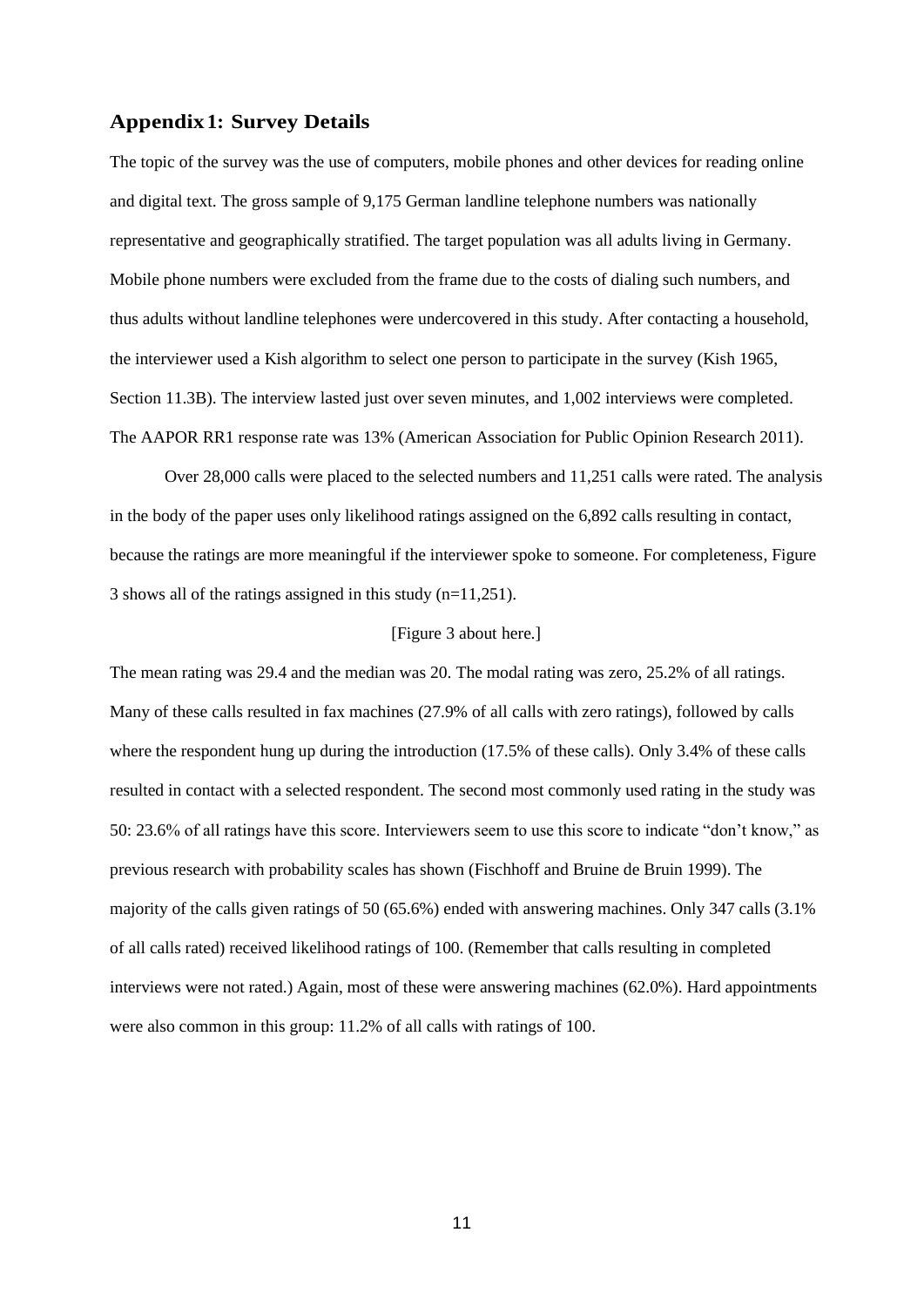#### **Appendix 2: Available Variables for Random Effects Model**

Below is a complete list of the variables we considered as predictors in the model shown in Table 1. The final model retains the variables that were significant as well as those that we felt were interesting because they were not significant.

Call level: Call ended in other contact; Call ended in appointment; Call ended in refusal; Cumulative number of calls to case; Contact with target person; Case had previous refusal; Interviewer's prior call ended in a refusal; Interviewer's prior call ended in a complete; Interviewer's prior call ended in an appointment; Interviewer's prior call ended in other contact; Day of week of call; Time of call; Whether interviewer had called this case before.

Case level: Case cooperated; Case ever refused; Case ended as refusal.

Interviewer level: Factor 1 score; Factor 2 score; Refusal interacted with Factor 1 score; Refusal interacted with Factor 2 score; Fraction of calls leading to interview; Months of interviewing experience; Cumulative number of calls rated by interviewer; Interviewer gender; Interviewer age; Interviewer nationality (German vs. non-German); Big 5 neuroticism; Big 5 openness; Big 5 extroversion; Big 5 agreeableness; Big 5 conscientiousness; Interviewer's family receives income support; Interviewer is currently a student; Importance of pay as interviewer; Satisfaction with pay as interviewer.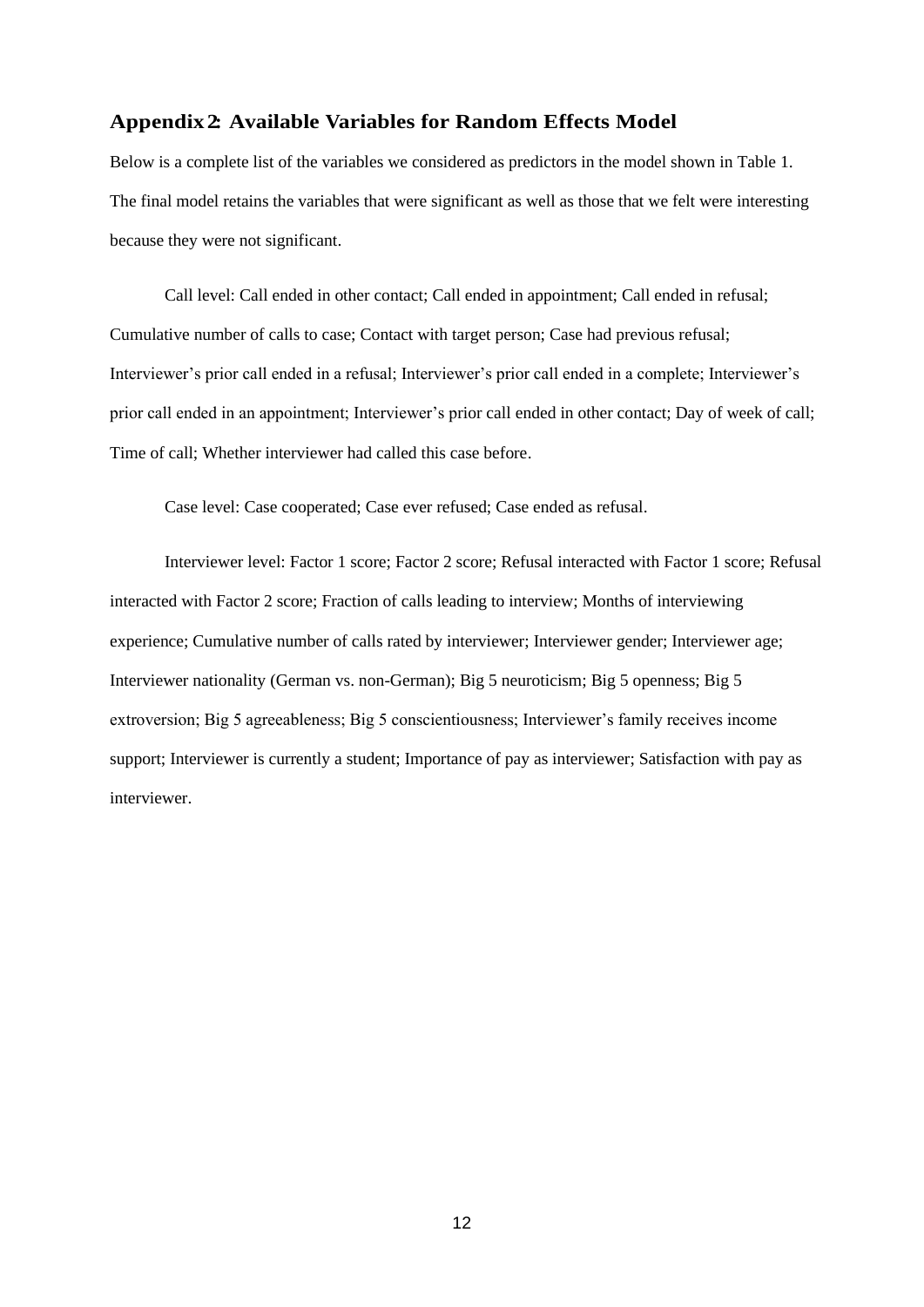#### **Appendix 3: Factor Analysis**

The interviewer questionnaire contained a section of eight items relating to interviewer beliefs and opinions regarding respondent recruitment and refusal conversion. The statements were introduced with the statement:

Sample persons have different reactions to the request to participate in a study: Some agree easily, others hesitate or refuse immediately. In the following statements, please tell us your opinion as an experienced interviewer.

The wording of the eight statements is given in Table 2.<sup>6</sup> The response scale for each statement ranged from 1 (strongly agree) to 4 (strongly disagree). Two interviewers responded "don't know" to one of the eight statements, for a total of two missing values. Modal imputation was used to fill in these responses.

The eight variables could not all be included in the regression model due to multicollinearity. Instead, the model contains the first factor from a factor analysis of all eight responses. The factor analysis was run in Stata using principal factor extraction and orthogonal rotation (StataCorp 2011a,b). Based on the eigenvalues from the factor analysis, we retained two factors. The first captures 55% of the total variance in the eight items and the second an additional 31%. Table 2 gives the mean response given by the interviewers and the loadings on the two factors. Cronbach's alpha for all 8 items is 0.53. For the three items loading mostly strongly on factor 1, it is 0.68, and for those 4 items loading on factor 2, it is 0.49.

Factor 1 captures interviewers' optimistic attitudes towards refusal conversion efforts: Questions 1, 2 and 3 load most strongly on this factor. Factor 2 is less clear but seems to represent respect for the respondent: questions 4, 5, 6 and 7 load on this factor. The eighth question does not load onto either factor. Only the first factor was significant in our model predicting the likelihood ratings.

[Table 2 about here.]

<sup>6</sup>Translation from German into English by Blom and Korbmacher (2013) and the authors. The text of the introduction and statements was based on the interviewer questionnaire developed by attendees of the International Workshop on Household Survey Nonresponse in Nuremberg, Germany in 2010.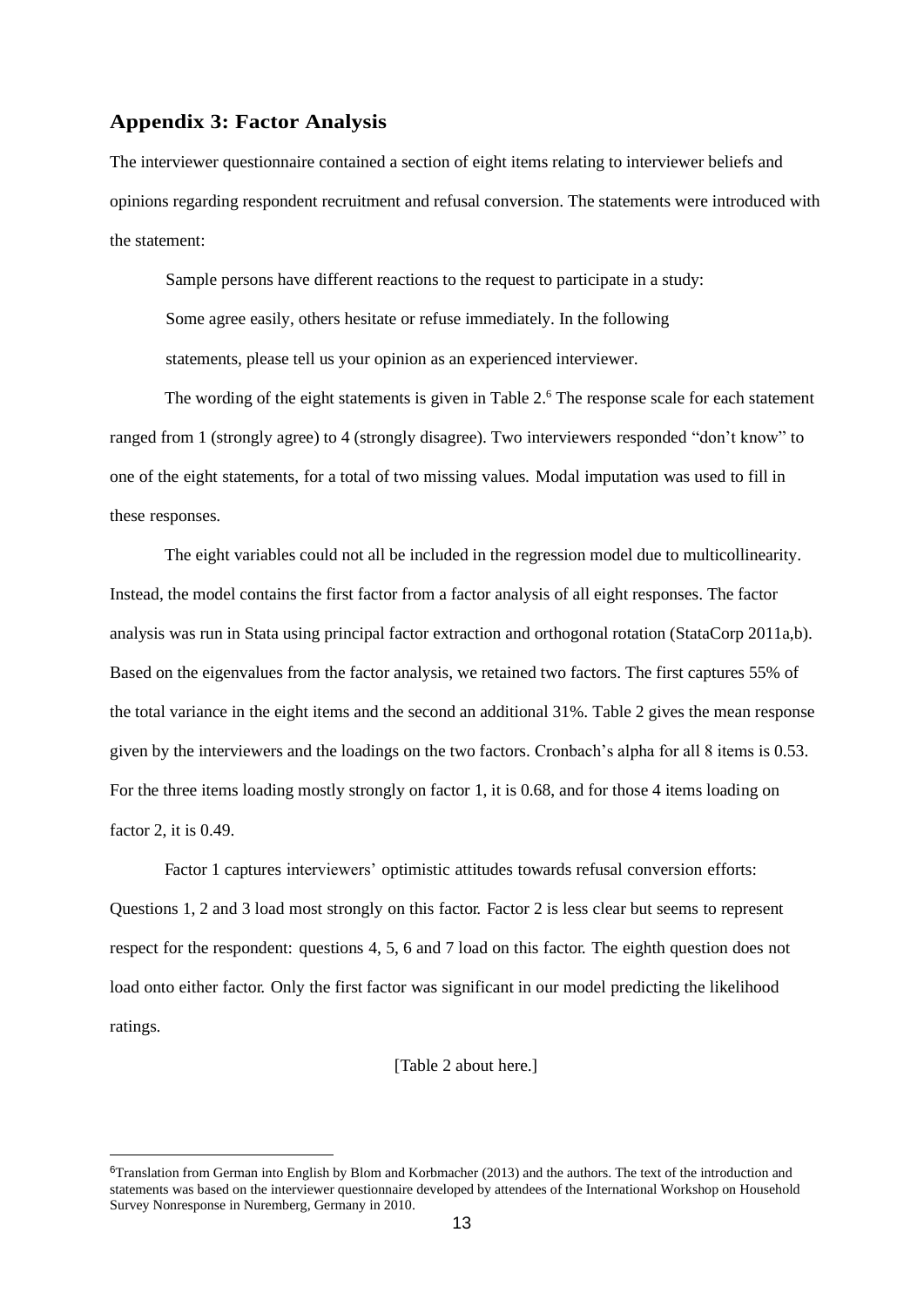## **References**

- American Association for Public Opinion Research. 2011. *Standard Definitions: Final Dispositions of Case Codes and Outcome Rates for Surveys.* 7th ed. http://www.aapor.org/Resources.htm.
- Blom, Annelies and Julie Korbmacher. 2013. ["Measuring Interviewer Characteristics Pertinent to](http://surveyinsights.org/?p=817)  [Social Surveys: A Conceptual Framework.](http://surveyinsights.org/?p=817)" *Survey Methods: Insights from the Field*. http://surveyinsights.org/?p=817
- Campanelli, Pamela C., Patricia Sturgis, and Susan Purdon. 1997. *Can You Hear Me Knocking: An Investigation into the Impact of Interviewers on Survey Response Rates*. London: National Centre for Social Research.
- Campanelli, Pamela C., Katarina Thomson, Nick Moon, and Tessa Staples. 1997. "The Quality of Occupational Coding in the UK." In *Survey Measurement and Process Quality*, edited by Lars Lyberg, Paul Biemer, Martin Collins, Edith D. de Leeuw, Cathryn Dippo, Norbert Schwarz, and Dennis Trewin, 437–457. New York: Wiley.
- Eckman, Stephanie. 2013. "Do Different Listers Make the Same Housing Unit Frame? Variability in Housing Unit Listing." Forthcoming in *Journal of Official Statistics*.
- Fischhoff, Baruch and Wändi Bruine de Bruin. 1999. " Fifty-Fifty = 50%?" *Journal of Behavioral Decision Making* 12:149–163.
- Groves, Robert, and Steven Heeringa. 2006. "Responsive Design for Household Surveys: Tools for Actively Controlling Survey Errors and Costs." *Journal of the Royal Statistical Society: Series A (Statistics in Society)* 169:439–457.
- Hedges, Larry V., Eric C. Hedberg, and Arend M. Kuyper. 2012. "The Variance of Intraclass Correlations in Three- and Four-Level Models." *Educational and Psychological Measurement* 72:893–909.
- Hox, Joop. 1998. "Multilevel Modeling: When and Why," in *Classification, Data Analysis, and Data Highways*, edited by Ingo Balderjahn, Rudolph Mathar, and Martin Schader, 147–154. New York: Springer-Verlag.
- Hox, Joop, and Edith de Leeuw. 2002. "The Influence of Interviewers' Attitude and Behavior on Household Survey Nonresponse: An International Comparison." In *Survey Nonresponse*,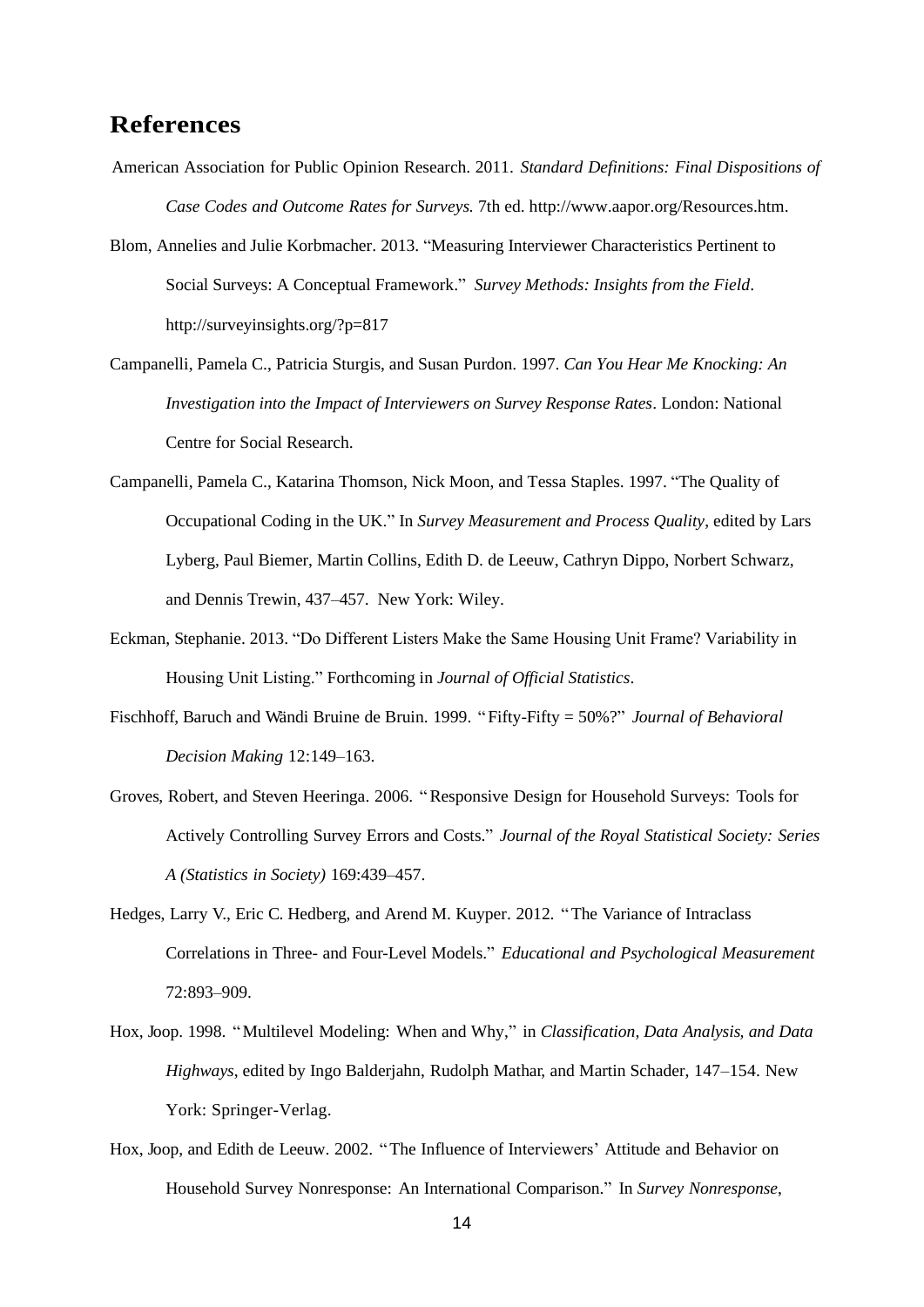edited by Robert Groves, Don Dillman, John Eltinge, and Roderick Little, 103–118. New York: Wiley.

Kennickell, Arthur B. 2012. What's the Chance? Interviewers' Expectations of Response in the 2010 SCF. In *Proceedings of the Section on Survey Research Methods,* American Statistical Association.

Kish, Leslie. 1965. *Survey Sampling*. New York: Wiley.

- Mahalanobis, Prasanta. 1946. "Recent Experiments in Statistical Sampling in the Indian Statistical Institute." *Journal of the Royal Statistical Society: Series A (Statistics in Society)* 109:325– 370.
- Olson, Kristen, Jennifer Sinibaldi, and James Lepkowski. 2006. "Analysis of a New Form of Contact Observations: How Does it Compare to the Traditional?" Paper presented at the Midwestern Association for Public Opinion Research Conference, Chicago, IL.
- O'Muircheartaigh, Colm and Pamela Campanelli. 1999. "A Multilevel Exploration of the Role of Interviewers in Survey Non-Response." *Journal of the Royal Statistical Society: Series A (Statistics in Society)* 162:437–446.
- O'Muircheartaigh, Colm and Albert Marckward. 1980. "An Assessment of the Reliability of World Fertility Study Data." *Proceedings of the World Fertility Survey Conference Record of Proceedings* 3:305–379.
- Schnell, Rainer and Frauke Kreuter. 2005. " Separating Interviewer and Sampling-Point Effects." *Journal of Official Statistics* 21:389–410.
- Singer, Eleanor, Martin Frankel, and Marc Glassman. 1983. "The Effect of Interviewer Characteristics and Expectations on Response." *Public Opinion Quarterly* 47:68–83.
- StataCorp. 2011a. *Stata 12 Multivariate Statistics Reference Manual*. College Station, TX: StataCorp LP.
- StataCorp. 2011b. *Stata Statistical Software: Release 12*. College Station, TX: StataCorp LP.
- Wagner, James and Heidi Guyer. 2005. " Statistical Propensity Models to Predict Likelihood of Survey Response Compared to Interviewer Judgments of Likelihood of Response." Paper presented at the Midwestern Association for Public Opinion Research Conference, Chicago, IL.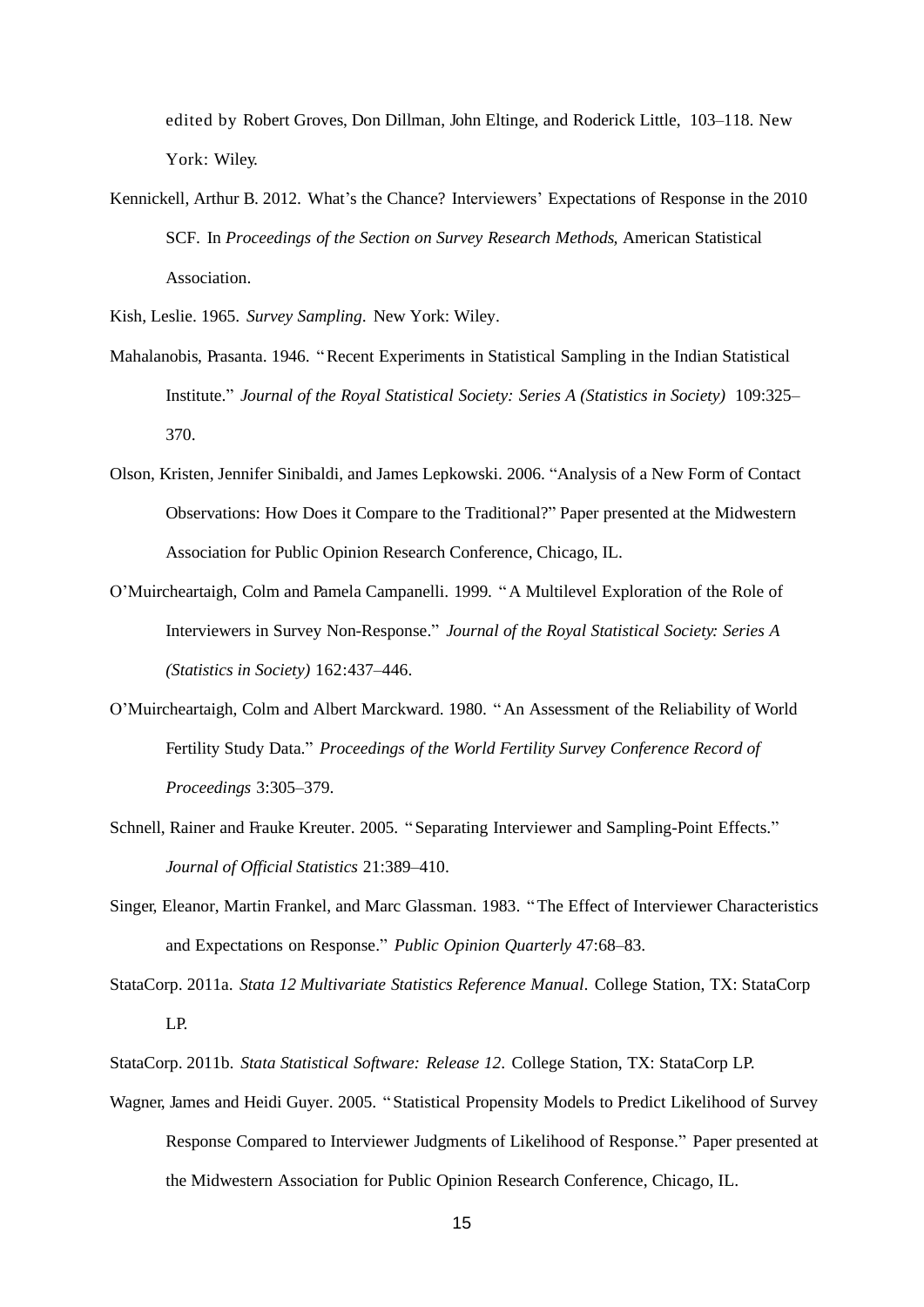- West, Brady, and Kristen Olson. 2010. "How Much of Interviewer Variance is Really Nonresponse Error Variance?" *Public Opinion Quarterly* 74:1027–1045.
- West, Brady, Kathleen Welch, and Andrzej Galecki. 2007. *Linear Mixed Models*. Boca Raton: Chapman & Hall/CRC.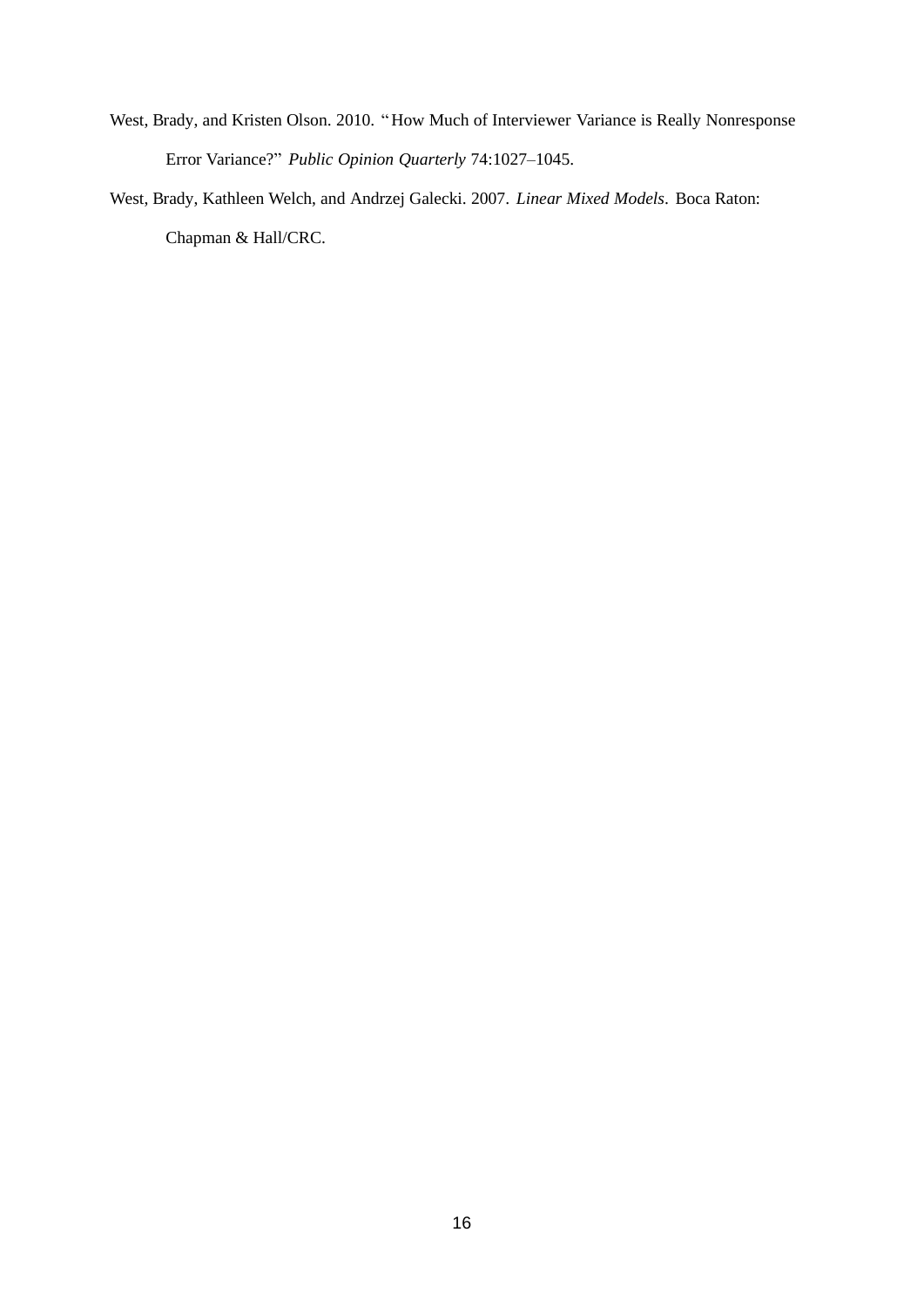| Dependent Variable: Likelihood Rating [0-100]                           | $\beta$ (SE)            |  |
|-------------------------------------------------------------------------|-------------------------|--|
| <b>Call &amp; Case Characteristics</b>                                  |                         |  |
| Call ended in other contact                                             | reference               |  |
| Call ended in appointment                                               | $6.42*$<br>(0.677)      |  |
| Call ended in refusal                                                   | $-40.32*$<br>(0.557)    |  |
| Cumulative number of calls to case $^a$                                 | $-0.047$<br>(0.127)     |  |
| Contact with another person                                             | reference               |  |
| Contact with target person                                              | 0.67<br>(1.081)         |  |
| Case had previous refusal                                               | $-13.59*$<br>(0.683)    |  |
| Case ended as complete                                                  | $5.60*$<br>(0.775)      |  |
| Cumulative number of calls rated by interviewer                         | $-0.0044*$<br>(0.00182) |  |
| Interviewer's prior call ended in other contact <sup>a</sup>            | reference               |  |
| Interviewer's prior call ended in refusal $^a$                          | $-1.42*$<br>(0.443)     |  |
| Interviewer's prior call ended in complete <sup><math>a</math></sup>    | $-1.33$<br>(0.847)      |  |
| Interviewer's prior call ended in appointment <sup><math>a</math></sup> | $-0.34$<br>(0.771)      |  |
| <b>Interviewer Characteristics</b>                                      |                         |  |
| Factor 1 Score: Positive attitude towards refusal conversion            | $-6.94*$<br>(1.238)     |  |
| Refusal interacted with Factor 1 score                                  | $6.62*$<br>(0.456)      |  |
| Fraction of calls leading to interview <sup><math>a</math></sup>        | $-0.51$<br>(0.757)      |  |
| Months of interviewing experience                                       | 0.0053<br>(0.0177)      |  |
| Random Effect: $\sigma$ Interviewers<br>5.82*<br>(0.785)                |                         |  |
| $\rho$ Interviewers                                                     | 0.129<br>(0.030)        |  |
| N                                                                       | 6883                    |  |
| N cases                                                                 | 4544                    |  |
| N interviewers                                                          | 34                      |  |
| Pseudo- $R^2$                                                           | 0.120                   |  |

Table 1: Influences of Call, Case and Interviewer Characteristics on Interviewer Ratings of Response Likelihood

Standard errors in parentheses

*\**  $p < 0.05$ 

Estimates of constant not displayedz

*<sup>a</sup>*Calculated on larger dataset of all rated calls (n=11,251)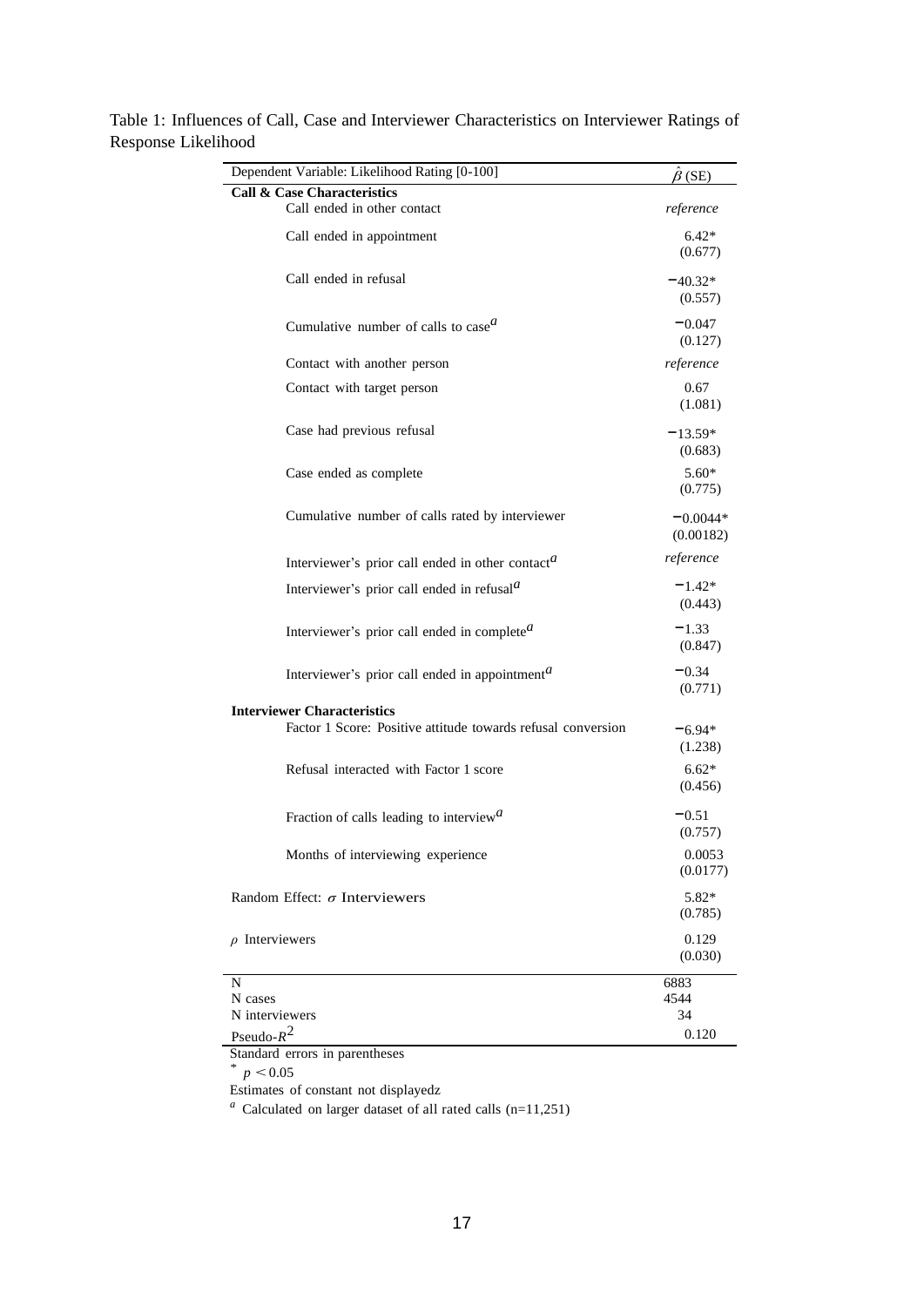Table 2: Factor Analysis of Items Relating to Interviewers' Attitudes Towards Cooperation and Refusal Conversion

| Statement <sup>a</sup> |                                                                                                             | Mean <sup>b</sup> | Factor 1  | Factor 2  |
|------------------------|-------------------------------------------------------------------------------------------------------------|-------------------|-----------|-----------|
|                        | Reluctant respondents should always be persuaded to participate                                             | 2.03              | 0.7962    | $-0.0160$ |
| $\overline{2}$         | With enough effort, even the most reluctant respondent can be<br>persuaded to participate                   | 2.46              | 0.8022    | 0.0621    |
| 3                      | It does not make sense to contact reluctant target persons repeatedly                                       | 2.40              | $-0.4055$ | 0.0203    |
| 4                      | An interviewer should respect the privacy of the respondent                                                 | 1.51              | $-0.1605$ | 0.4787    |
| 5                      | If a respondent is reluctant, a refusal should be accepted                                                  | 2.14              | $-0.1201$ | 0.3491    |
| 6                      | One should always emphasize the voluntary nature of participation                                           | 2.00              | 0.2012    | 0.4957    |
|                        | If you catch them at the right time, most people will agree to participate <sup><math>c</math></sup>        | 1.89              | 0.1093    | 0.5324    |
| 8                      | Respondents who were persuaded after great effort do not provide reliable answers <sup><math>c</math></sup> | 2.94              | $-0.2034$ | $-0.0462$ |

Loadings

*a* Translation from German into English by Blom and Korbmacher (2013) and the authors

*b* Response scale from 1 to 4, where 1 meant strongly agree and 4 meant strongly disagree

*<sup>c</sup>* One missing value prior to imputation

Order of questions in the table does not reflect the order in the questionnaire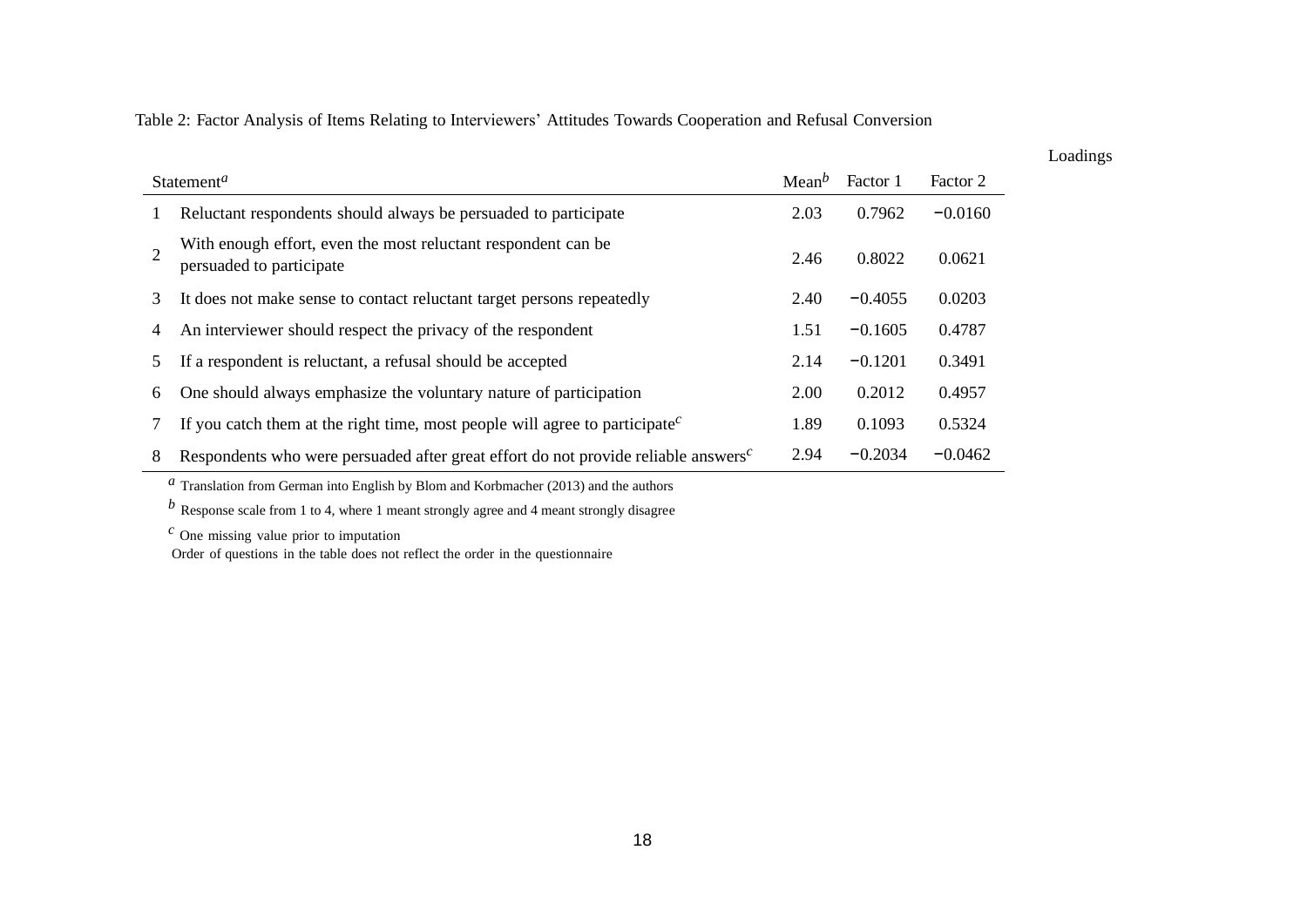

Figure 1: Distribution of Ratings on Calls Ending in Contact.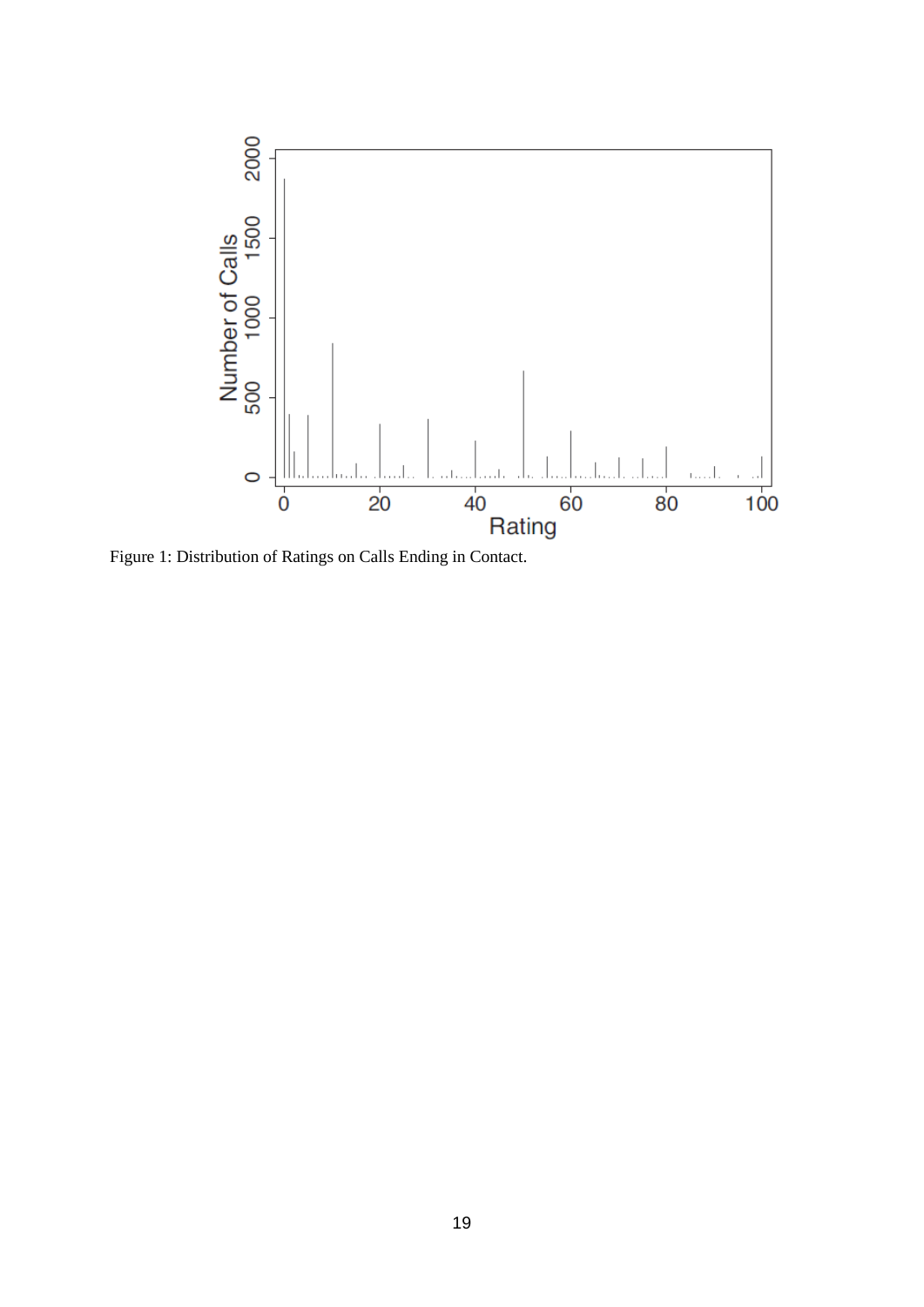

Figure 2: Cooperation Rates by Average Rating, Size of Circle Proportinal to Number of Cases